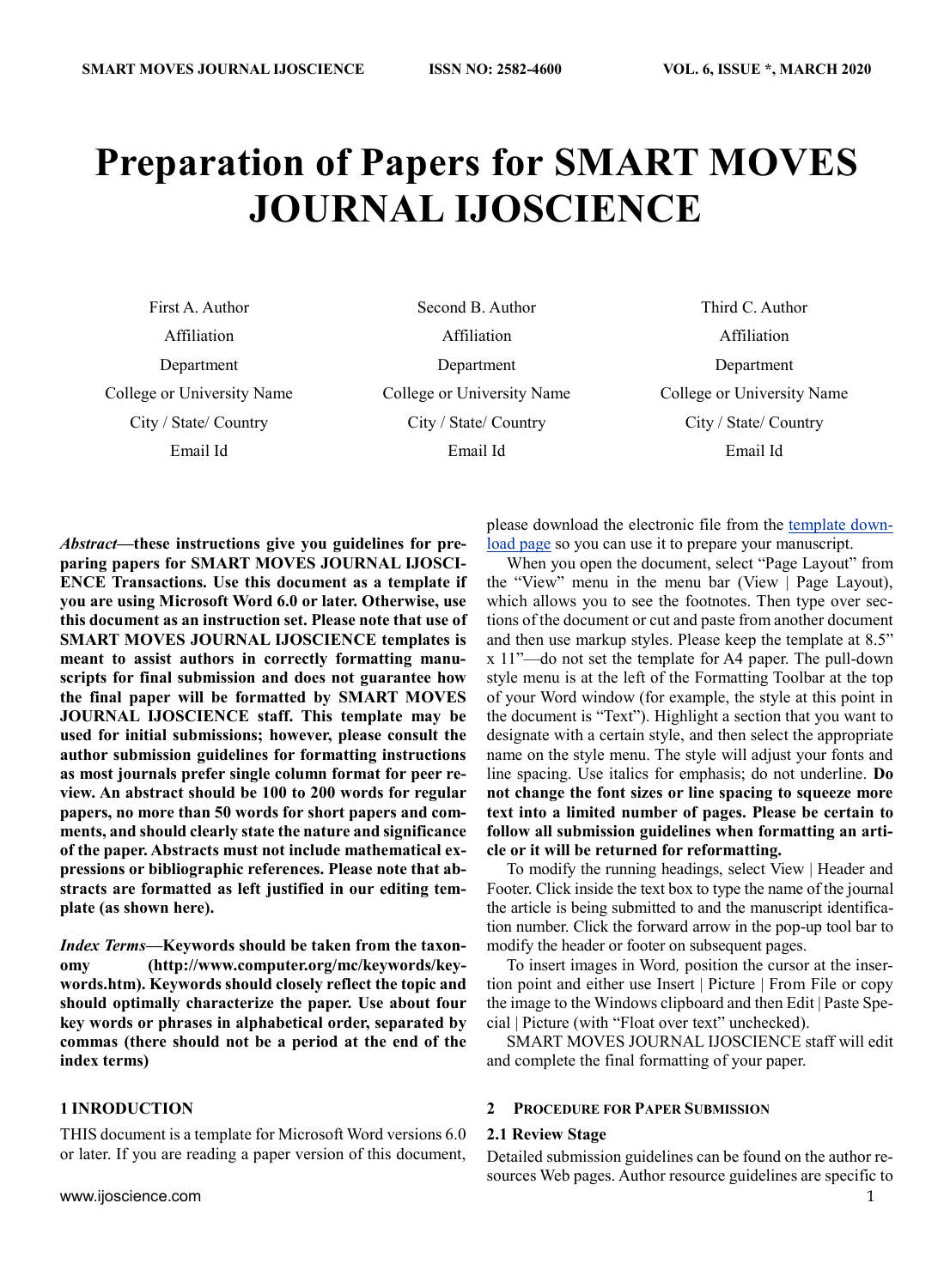each journal, so please be sure to refer to the correct journal when seeking information. All authors are responsible for understanding these guidelines before submitting their manuscript. For further information on both submission guidelines, authors are strongly encouraged to refer t[ohttp://ijosci](http://ijoscience.com/ojsscience/index.php/ojsscience/about/submissions)[ence.com/ojsscience/index.php/ojsscience/about/submis](http://ijoscience.com/ojsscience/index.php/ojsscience/about/submissions)[sions](http://ijoscience.com/ojsscience/index.php/ojsscience/about/submissions)

#### **2.2 Final Stage**

For papers accepted for publication, it is essential that the electronic version of the manuscript and artwork match the hardcopy exactly! The quality and accuracy of the content of the electronic material submitted is crucial since the content is not recreated, but rather converted into the final published version.

All papers in SMART MOVES JOURNAL IJOSCIENCE Transactions are edited electronically. A final submission materials check list, transmission and compression information, and general publication materials can be found at: <http://ijoscience.com/ojsscience/index.php/ojsscience>

#### **2.3 Figures**

All tables and figures will be processed as images. You will have the greatest control over the appearance of your figures if you are able to prepare electronic image files. Save them to a file in PostScript (PS) or Encapsulated PostScript (EPS) formats. Use a separate file for each image. File names should be of the form "fig1.ps" or "fig2.eps."

For more information on how to format your figure or table files for final submission, please go to [http://ijosci](http://ijoscience.com/ojsscience/index.php/ojsscience/about/submissions)[ence.com/ojsscience/index.php/ojsscience/about/submis](http://ijoscience.com/ojsscience/index.php/ojsscience/about/submissions)[sions.](http://ijoscience.com/ojsscience/index.php/ojsscience/about/submissions)

# **2.4 Copyright Form**

An SMART MOVES JOURNAL IJOSCIENCE copyright form must accompany your final submission. You can get a .pdf, .html, or .doc version at [http://ijosci](http://ijoscience.com/ojsscience/index.php/ojsscience)[ence.com/ojsscience/index.php/ojsscience.](http://ijoscience.com/ojsscience/index.php/ojsscience) Authors are responsible for obtaining any security clearances.

For any questions about initial or final submission requirements, please contact one of our staff members. Contact information can be found at: [http://ijosci](http://ijoscience.com/ojsscience/index.php/ojsscience)[ence.com/ojsscience/index.php/ojsscience.](http://ijoscience.com/ojsscience/index.php/ojsscience)

# **3 SECTIONS**

As demonstrated in this document, the numbering of sections is upper case Arabic numerals, then upper case Arabic numerals, separated by periods. Initial paragraphs after the section title are not indented. Only the initial, introductory paragraph has a drop cap.

# **4 CITATIONS**

SMART MOVES JOURNAL IJOSCIENCE style is to note citations in individual brackets, followed by a comma, e.g. "[1],  $[5]$ " (as opposed to the more common "[1, 5]" form.)

[www.ijoscience.com](http://www.ijoscience.com/) 2

Citation ranges should be formatted as follows: [1], [2], [3], [4] (as opposed to [1]-[4], which is not SMART MOVES JOURNAL IJOSCIENCE style). When citing a section in a book, please give the relevant page numbers [2]. In sentences, refer simply to the reference number, as in [3]. Do not use "Ref. [3]" or "reference [3]" At the beginning of a sentence use the author names instead of "Reference [3]," e.g., "Smith and Smith [3] show ... ." Please note that references will be formatted by SMART MOVES JOURNAL IJOSCIENCE production staff in the same order provided by the author.

#### **5 EQUATIONS**

If you are using Word, use the MathType add-on [\(http://www.mathtype.com\)](http://www.mathtype.com/) for equations in your paper (Insert | Object | Create New | Microsoft Equation or MathType Equation). "Float over text" should not be selected.

For display equations as seen below, number equations consecutively with equation numbers in parentheses flush with the right margin, as in (1). First, use the equation editor to create the equation. Then, select the "Equation" markup style. Press the tab key and write the equation number in parentheses. To make your equations more compact, you may use the solidus  $( / )$ , the exp function, or appropriate exponents. Use parentheses to avoid ambiguities in denominators. Punctuate equations when they are part of a sentence, as in

$$
\int_0^{r_2} F(r,\varphi) dr d\varphi = [\sigma r_2 / (2\mu_0)]
$$
  

$$
\int_0^{\infty} \exp(-\lambda |z_j - z_i|) \lambda^{-1} J_1(\lambda r_2) J_0(\lambda r_i) d\lambda.
$$
 (1)

Be sure that the symbols in your equation have been defined before the equation appears or immediately following. Italicize symbols (*T* might refer to temperature, but T is the unit tesla). Per SMART MOVES JOURNAL IJOSCIENCE, please refer to " $(1)$ ," not "Eq.  $(1)$ " or "equation  $(1)$ ," except at the beginning of a sentence: "Equation (1) shows ...." Also see *The Handbook of Writing for the Mathematical Sciences*, 1993. Published by the Society for Industrial and Applied Mathematics, this handbook provides some helpful information about math typography and other stylistic matters. For further information about typesetting mathematical equations, please visit the SMART MOVES JOURNAL IJOSCI-ENCE style guide: [http://ijoscience.com/ojsscience/in](http://ijoscience.com/ojsscience/index.php/ojsscience/navigationMenu/view/dops)[dex.php/ojsscience/navigationMenu/view/dops.](http://ijoscience.com/ojsscience/index.php/ojsscience/navigationMenu/view/dops)

Please note that math equations might need to be reformatted from the original submission for page layout reasons. This includes the possibility that some in-line equations will be made display equations to create better flow in a paragraph. If display equations do not fit in the two-column format, they will also be reformatted. Authors are strongly encouraged to ensure that equations fit in the given column width.

#### **6 HELPFUL HINTS**

#### **6.1 Figures and Tables**

Because SMART MOVES JOURNAL IJOSCIENCE staff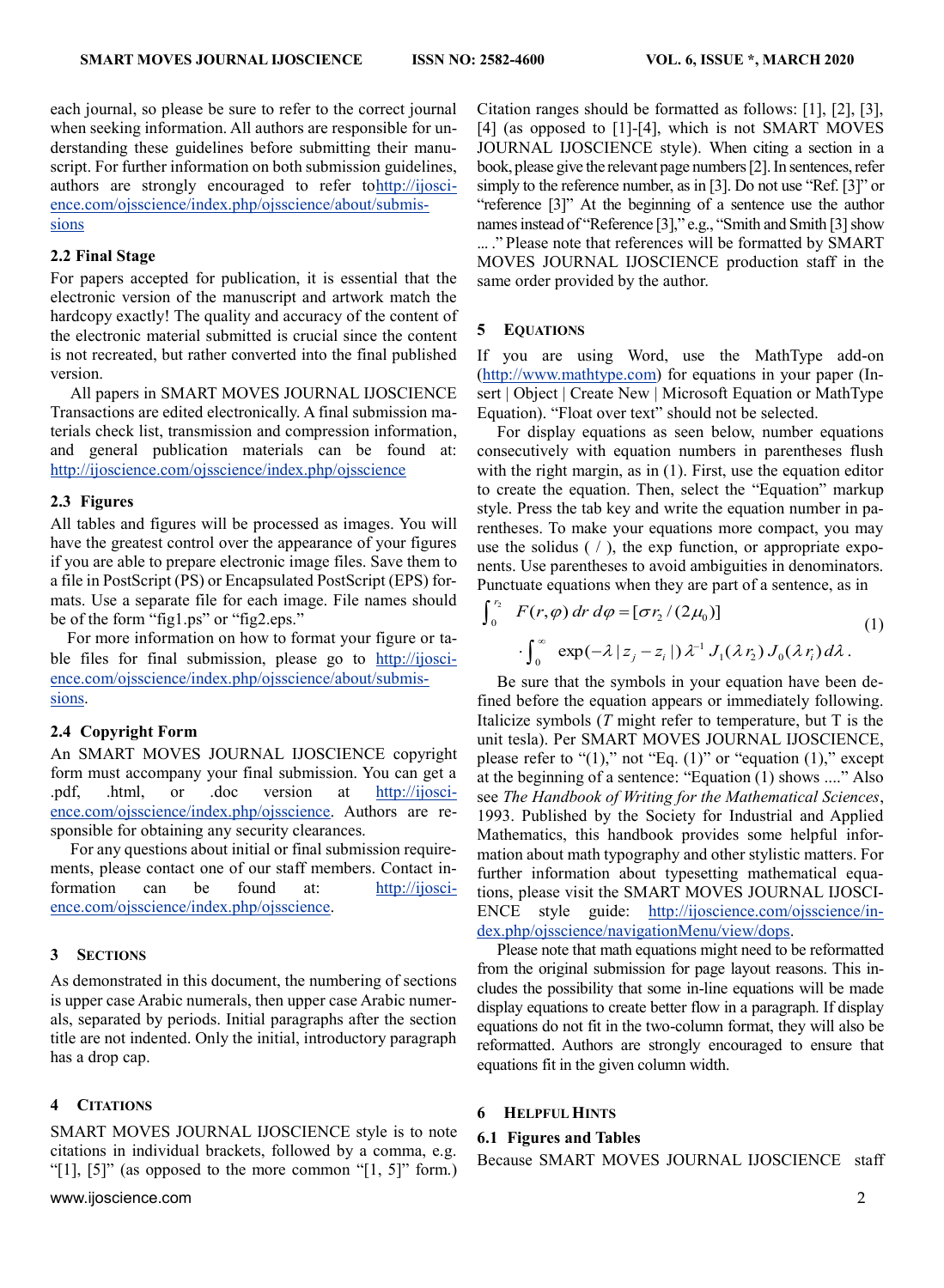

followed by one space. It is good practice to briefly explain the know whether the top axis label in Fig. 1 meant  $16,000$  A/m or Fig. 1. Magnetization as a function of applied field. Note that "Fig." is abbreviated. There is a period after the figure number, significance of the figure in the caption.

will do the final formatting of your paper, some figures may have to be moved from where they appeared in the original submission. Figures and tables should be sized as they are to appear in print. Figures or tables not correctly sized will be returned to the author for reformatting.

Place figure captions below the figures; place table titles above the tables. Figure captions appear as left justified. Table captions are restricted to one sentence and are formatted as title case. Any additional sentence in a table caption will be formatted as a footnote below the table (see Table 1 in this document). If your figure has two parts, include the labels "(a)" and "(b)" as part of the artwork. Please verify that the figures and tables you mention in the text actually exist. Figures and tables should be called out in sequential order, as this is how they will be placed in your paper. For example, *avoid referring to figure "8" in the first paragraph of the article unless figure 8 will again be referred to after the reference to figure 7. Please do not include figure captions as part of the figure. Do not put captions in "text boxes" linked to the figures. Do not put borders around the outside of your* **figures.** Per SMART MOVES JOURNAL IJOSCIENCE, please use the abbreviation "Fig." even at the beginning of a sentence. Do not abbreviate "Table." Tables are numbered numerically.

For journals that use print for publication, please verify with SMART MOVES JOURNAL IJOSCIENCE that the journal you are submitting to do indeed accept color before submitting final materials. **Do not use color unless it is necessary for the proper interpretation of your figures.**

Figures (graphs, charts, drawing or tables) should be named fig1.eps, fig2.ps, etc. If your figure has multiple parts, please submit as a single figure. Please do not give them descriptive names. Author photograph files should be named after the author's LAST name. Please avoid naming files with the author's first name or an abbreviated version of either name to avoid confusion. If a graphic is to appear in print as black and white,

<sup>1</sup>It is recommended that footnotes be avoided (except for the unnum-

it should be saved and submitted as a black and white file (grayscale or bitmap.) If a graphic is to appear in color, it should be submitted as an RGB color file.

Figure axis labels are often a source of confusion. Use words rather than symbols. As an example, write the quantity "Magnetization," or "Magnetization *M*," not just "*M*." Put units in parentheses. Do not label axes only with units. As in Fig. 1, for example, write "Magnetization (A/m)" or "Magnetization  $(A \cdot m^{-1})$ ," not just "A/m." Do not label axes with a ratio of quantities and units. For example, write "Temperature (K)," not "Temperature/K." Table 1 shows some examples of units of measure.

Multipliers can be especially confusing. Write "Magnetization (kA/m)" or "Magnetization (103 A/m)." Do not write "Magnetization  $(A/m) \times 1,000$ " because the reader would not 0.016 A/m. Figure labels should be legible, approximately 8 to 12 point type. When creating your graphics, especially in complex graphs and charts, please ensure that line weights are thick enough that when reproduced at print size, they will still be legible. We suggest at least 1 point.

#### **6.3 Footnotes**

Number footnotes separately in superscripts  $(Insert | Footnote)^1$ . Place the actual footnote at the bottom of the column in which it is cited; do not put footnotes in the reference list (endnotes). Use letters for table footnotes (see Table 1). Please do not include footnotes in the abstract and avoid using a footnote in the first column of the article. This will cause it to appear above the affiliation box, making the layout look confusing.

bered footnote with the receipt date on the first page). Instead, try to integrate the footnote information into the text.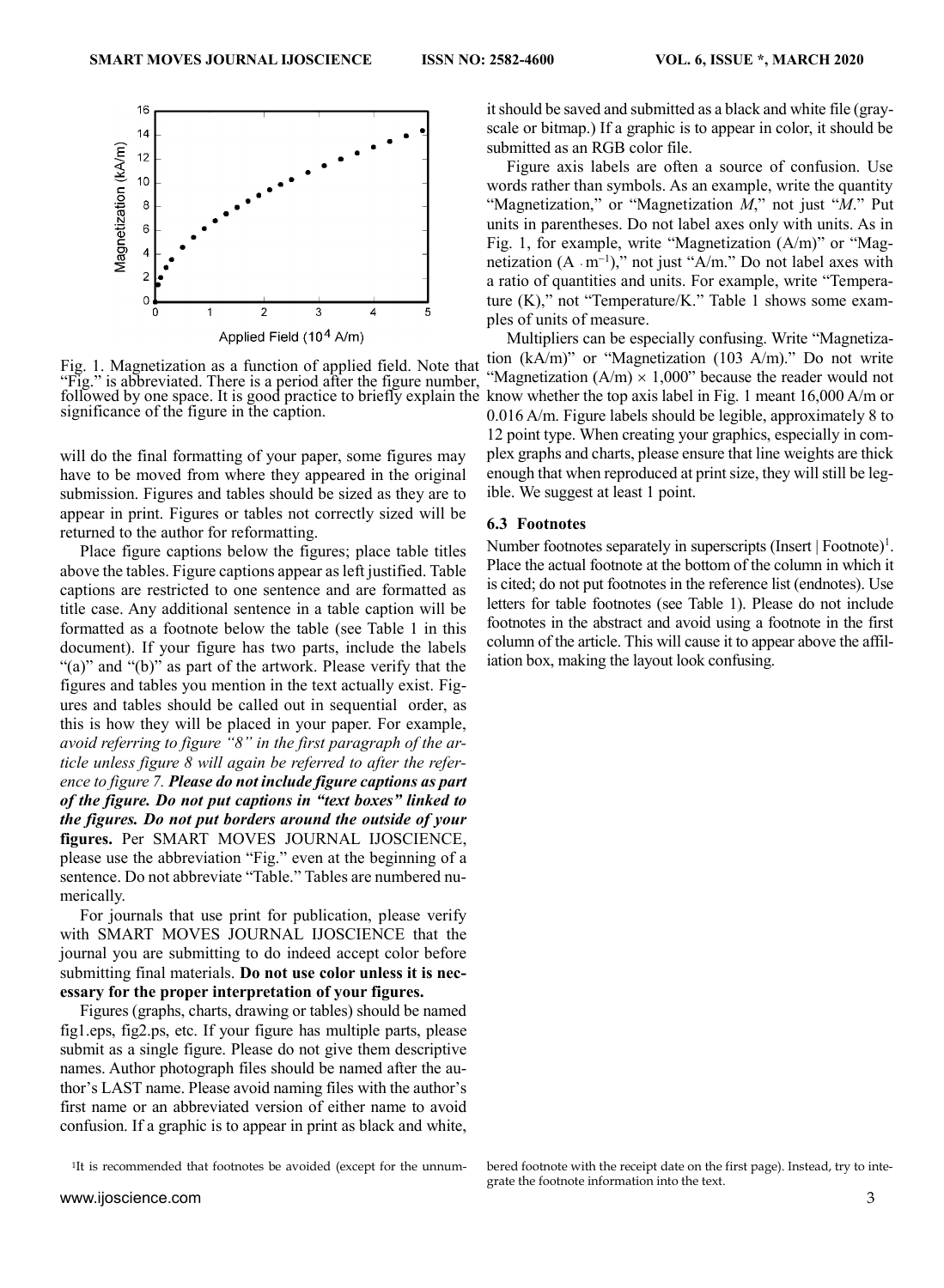# **6.4 Lists**

The SMART MOVES JOURNAL IJOSCIENCE style is to create displayed lists if the number of items in the list is longer than three. For example, within the text lists would appear 1) using a number, 2) followed by a close parenthesis. However, longer lists will be formatted so that:

- 1. Items will be set outside of the paragraphs.
- 2. Items will be punctuated as sentences where it is appropriate.
- 3. Items will be numbered, followed by a period.

# **6.5 Theorems and Proofs**

Theorems and related structures, such as axioms corollaries, and lemmas, are formatted using a hanging indent paragraph. They begin with a title and are followed by the text, in italics.

**Theorem 1.** *Theorems, corollaries, lemmas, and related structures follow this format. They do not need to be numbered, but are generally numbered sequentially.*

Proofs are formatted using the same hanging indent format. However, they are not italicized.

**Proof.** The same format should be used for structures such as remarks, examples, and solutions (though these would not have a Q.E.D. box at the end as a proof does).  $\Box$ 

# **7 END SECTIONS**

# **7.1 Appendices**

Appendices, if present, appear online as supplemental material. In the event multiple appendices are required, they will be labeled "Appendix A," "Appendix B, " etc.

SMART MOVES JOURNAL IJOSCIENCE Transactions accepts supplemental materials for review with regular paper submissions. These materials may be published on our Digital Library with the electronic version of the paper and are available for free to Digital Library visitors. Please see our guidelines below for file specifications and information. Any submitted materials that do not follow these specifications will not be accepted. All materials must follow US copyright guidelines and may not include material previously copyrighted by another author, organization or company

# **7.2 Acknowledgments**

[www.ijoscience.com](http://www.ijoscience.com/) 4 The preferred spelling of the word "acknowledgment" in American English is without an "e" after the "g." Use the singular heading even if you have many acknowledgments. Avoid expressions such as "One of us (S.B.A.) would like to thank ... ." Instead, write "F. A. Author thanks ... ." Sponsor and financial support acknowledgments are included in the acknowledgment section. For example: This work was supported in part by the US Department of Commerce under Grant BS123456 (sponsor and financial support acknowledgment goes here). Researchers that contributed information or assistance to the article should also be acknowledged in this section. Also, if corresponding authorship is noted in your paper it will be placed in the acknowledgment section. Note that the acknowledgment section is placed at the end of the paper

TABLE 1 UNITS FOR MAGNETIC PROPERTIES

| $1 \text{ Mx} \rightarrow 10^{-8} \text{ Wb} = 10^{-8} \text{ V} \cdot \text{s}$<br>magnetic flux<br>Φ<br>$1 \text{ G} \rightarrow 10^{-4} \text{ T} = 10^{-4} \text{ Wb/m}^2$<br>magnetic flux density,<br>B<br>magnetic induction<br>magnetic field strength<br>$1 \text{ Oe} \rightarrow 10^3/(4\pi) \text{ A/m}$<br>Η<br>$l$ erg/ $G = l$ emu<br>magnetic moment<br>m<br>$\rightarrow 10^{-3}$ A·m <sup>2</sup> = $10^{-3}$ J/T<br>$1 \text{ erg}/(G \cdot \text{cm}^3) = 1 \text{ cmu/cm}^3$<br>М<br>magnetization<br>$\rightarrow 10^3$ A/m<br>$1 \text{ G} \rightarrow 10^3/(4\pi) \text{ A/m}$<br>magnetization<br>$4\pi M$<br>specific magnetization<br>σ<br>j<br>$l$ erg/ $G = l$ emu<br>magnetic dipole<br>$\rightarrow$ 4 $\pi \times 10^{-10}$ Wb·m<br>moment<br>$1 \text{ erg}/(G \cdot \text{cm}^3) = 1 \text{ emu/cm}^3$<br>J<br>magnetic polarization<br>$\rightarrow$ 4 $\pi \times 10^{-4}$ T<br>susceptibility<br>$1 \rightarrow 4\pi$<br>χ, κ | Symbol | Quantity            | Conversion from Gaussian and<br>CGS EMU to SI <sup>a</sup>                       |
|--------------------------------------------------------------------------------------------------------------------------------------------------------------------------------------------------------------------------------------------------------------------------------------------------------------------------------------------------------------------------------------------------------------------------------------------------------------------------------------------------------------------------------------------------------------------------------------------------------------------------------------------------------------------------------------------------------------------------------------------------------------------------------------------------------------------------------------------------------------------------------------------------------------------------------------------------------------------|--------|---------------------|----------------------------------------------------------------------------------|
|                                                                                                                                                                                                                                                                                                                                                                                                                                                                                                                                                                                                                                                                                                                                                                                                                                                                                                                                                                    |        |                     |                                                                                  |
|                                                                                                                                                                                                                                                                                                                                                                                                                                                                                                                                                                                                                                                                                                                                                                                                                                                                                                                                                                    |        |                     |                                                                                  |
|                                                                                                                                                                                                                                                                                                                                                                                                                                                                                                                                                                                                                                                                                                                                                                                                                                                                                                                                                                    |        |                     |                                                                                  |
|                                                                                                                                                                                                                                                                                                                                                                                                                                                                                                                                                                                                                                                                                                                                                                                                                                                                                                                                                                    |        |                     |                                                                                  |
|                                                                                                                                                                                                                                                                                                                                                                                                                                                                                                                                                                                                                                                                                                                                                                                                                                                                                                                                                                    |        |                     |                                                                                  |
|                                                                                                                                                                                                                                                                                                                                                                                                                                                                                                                                                                                                                                                                                                                                                                                                                                                                                                                                                                    |        |                     |                                                                                  |
|                                                                                                                                                                                                                                                                                                                                                                                                                                                                                                                                                                                                                                                                                                                                                                                                                                                                                                                                                                    |        |                     |                                                                                  |
|                                                                                                                                                                                                                                                                                                                                                                                                                                                                                                                                                                                                                                                                                                                                                                                                                                                                                                                                                                    |        |                     |                                                                                  |
|                                                                                                                                                                                                                                                                                                                                                                                                                                                                                                                                                                                                                                                                                                                                                                                                                                                                                                                                                                    |        |                     | $1 \text{ erg/(G·g)} = 1 \text{ emu/g} \rightarrow 1 \text{ A·m}^2/\text{kg}$    |
|                                                                                                                                                                                                                                                                                                                                                                                                                                                                                                                                                                                                                                                                                                                                                                                                                                                                                                                                                                    |        |                     |                                                                                  |
|                                                                                                                                                                                                                                                                                                                                                                                                                                                                                                                                                                                                                                                                                                                                                                                                                                                                                                                                                                    |        |                     |                                                                                  |
|                                                                                                                                                                                                                                                                                                                                                                                                                                                                                                                                                                                                                                                                                                                                                                                                                                                                                                                                                                    |        |                     |                                                                                  |
|                                                                                                                                                                                                                                                                                                                                                                                                                                                                                                                                                                                                                                                                                                                                                                                                                                                                                                                                                                    |        |                     |                                                                                  |
|                                                                                                                                                                                                                                                                                                                                                                                                                                                                                                                                                                                                                                                                                                                                                                                                                                                                                                                                                                    |        |                     |                                                                                  |
|                                                                                                                                                                                                                                                                                                                                                                                                                                                                                                                                                                                                                                                                                                                                                                                                                                                                                                                                                                    | χρ     | mass susceptibility | 1 cm <sup>3</sup> /g $\rightarrow$ 4 $\pi$ × 10 <sup>-3</sup> m <sup>3</sup> /kg |
| $1 \rightarrow 4\pi \times 10^{-7}$ H/m<br>permeability<br>$\mu$                                                                                                                                                                                                                                                                                                                                                                                                                                                                                                                                                                                                                                                                                                                                                                                                                                                                                                   |        |                     |                                                                                  |
| $= 4\pi \times 10^{-7}$ Wb/(A·m)                                                                                                                                                                                                                                                                                                                                                                                                                                                                                                                                                                                                                                                                                                                                                                                                                                                                                                                                   |        |                     |                                                                                  |
| relative permeability<br>$\mu_{\rm r}$<br>$\mu \rightarrow \mu_r$                                                                                                                                                                                                                                                                                                                                                                                                                                                                                                                                                                                                                                                                                                                                                                                                                                                                                                  |        |                     |                                                                                  |
| 1 erg/cm <sup>3</sup> $\rightarrow$ 10 <sup>-1</sup> J/m <sup>3</sup><br>energy density<br>w, W                                                                                                                                                                                                                                                                                                                                                                                                                                                                                                                                                                                                                                                                                                                                                                                                                                                                    |        |                     |                                                                                  |
| demagnetizing factor<br>N, D<br>$1 \rightarrow 1/(4\pi)$                                                                                                                                                                                                                                                                                                                                                                                                                                                                                                                                                                                                                                                                                                                                                                                                                                                                                                           |        |                     |                                                                                  |

*Statements that serve as captions for the entire table do not need footnote letters.* 

<sup>a</sup>*Gaussian units are the same as cgs emu for magnetostatics;*   $Mx =$  maxwell,  $G =$  gauss,  $Oe =$  oersted;  $Wb =$  weber,  $V =$ *volt, s = second, T = tesla, m = meter, A = ampere, J = joule,*  $kq = kilogram$ ,  $H = henry$ .

before the reference section.

# **7.3 References**

Unfortunately, the Computer Society document translator cannot handle automatic endnotes in Word; therefore, type the reference list at the end of the paper using the "References" style. The order in which the references are submitted in the manuscript is the order they will appear in the final paper, i.e., references submitted nonalphabetized will remain that way.

Please note that the references at the end of this document are in the preferred referencing style. Within the text, use "et al." when referencing a source with more than three authors. In the reference section, give all authors' names; do not use "et al." Do not place a space between an authors' initials. Papers that have not been published should be cited as "unpublished" [4]. Papers that have been submitted or accepted for publication should be cited as "submitted for publication" [5]. Please give affiliations and addresses for personal communications [6].

Capitalize all the words in a paper title. For papers published in journals not published in English, please give the English citation first, followed by the original foreign-language citation [7].

# **8 CONCLUSION**

Although a conclusion may review the main points of the paper, do not replicate the abstract as the conclusion. A conclusion might elaborate on the importance of the work or suggest